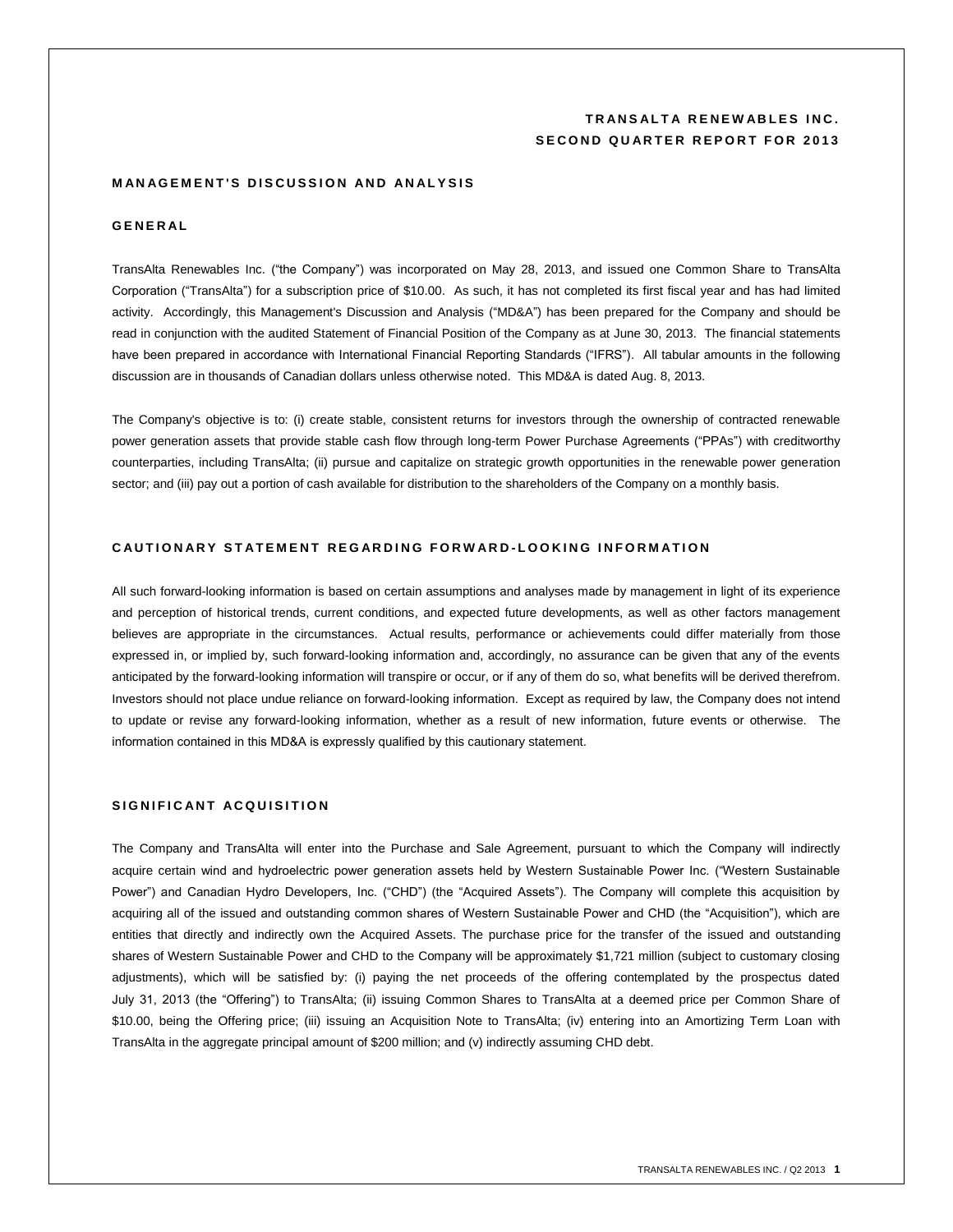# ACTIVITIES OF THE COMPANY SINCE ITS INCORPORATION THROUGH TO CLOSING OF **THE OFFERING**

Between the date of its formation through to closing of the Offering and the Acquisition, the Company will not have any active operations. The \$2.5 million estimated total expenses related to the Offering (excluding the Underwriters' commission) will be funded from the proceeds of the Offering.

# SELECTED FINANCIAL INFORMATION AND RESULTS OF OPERATIONS OF THE ACQUIRED **A S S E T S**

The results of operations of the Acquired Assets are presented on a combined basis for information purposes only. The Acquired Assets remain under the ownership of TransAlta. Some of the accounting policies require management to make estimates or assumptions that in some cases may relate to matters that are inherently uncertain.

The following tables depict key financial results and statistical operating data for the Acquired Assets:

|                                                       | 3 months ended | 6 months ended |
|-------------------------------------------------------|----------------|----------------|
| $(In$ thousands $\$\)$                                | June 30, 2013  | June 30, 2013  |
| Production (GWh)                                      | 732            | 1,500          |
| Revenues                                              | 70,940         | 131,857        |
| Gross margin <sup>(1)</sup>                           | 67,174         | 124,531        |
| Operations, maintenance, and administration           | 10,137         | 19,311         |
| Operating income <sup>(1)</sup>                       | 34,597         | 62,071         |
| Net earnings attributable to TransAlta <sup>(2)</sup> | 19,512         | 33,516         |
| Comparable net earnings <sup>(3)</sup>                | 19,512         | 31,486         |
| Comparable EBITDA <sup>(3)</sup>                      | 55,193         | 101,577        |
| Funds from operations <sup>(3)</sup>                  | 47,764         | 86,955         |
| Cash flow from operating activities                   | 45,738         | 98,966         |

| <b>As at</b> (in thousands \$) | June 30, 2013 |
|--------------------------------|---------------|
| Total assets                   | 2.229.506     |
| Total long-term liabilities    | 517.188       |
|                                |               |

 Production decreased during the quarter compared to the previous quarter primarily due to lower wind volumes, partially offset by higher hydro volumes. Historically, wind volumes in the second quarter are lower than in the first quarter.

 Gross margins were \$67,174 million and \$124,531 million for the three and six months ended June 30, 2013, respectively. During the quarter, overall gross margins increased compared to the previous quarter primarily due to higher merchant prices and higher hydro volumes, partially offset by lower wind volumes.

 *(1) These items are additional IFRS measures. Refer to the "Additional and Non-IFRS Measures - Additional IFRS Measures" section of this MD&A for further discussion of these items.*

*<sup>(2)</sup> The Acquired Assets have a non-controlling interest in the Kent Hills wind farm which is not presented as a part of net earnings attributable to TransAlta.*

*<sup>(3)</sup> These comparable items are not defined under IFRS. Presenting these items from period to period provides management and investors with the ability to evaluate earnings trends more readily in comparison with prior periods' results. Refer to the "Additional and Non-IFRS Measures - Non-IFRS Measures" section of this MD&A for further discussion of these items, including, where applicable, reconciliations to measures calculated in accordance with IFRS.*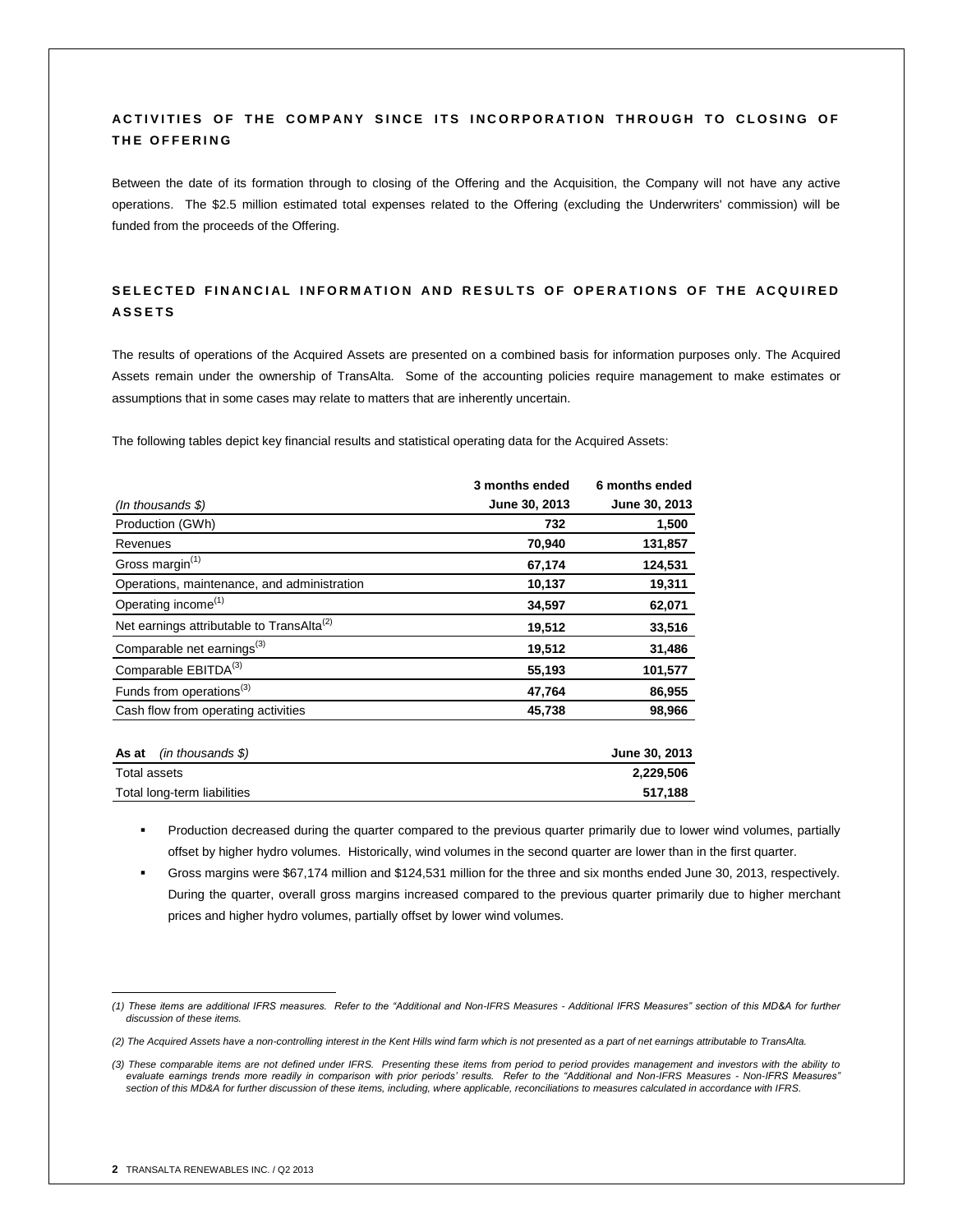- Operations, Maintenance, and Administration ("OM&A") costs have increased during the quarter compared to the previous quarter primarily due a full three months of commercial operations at the New Richmond wind farm. The New Richmond wind farm began commercial operations on March 13, 2013.
- Funds from Operations increased during the quarter primarily due to higher net earnings.

# **2 0 1 3 O U T L O O K**

#### *Business Environment*

#### **Environmental Legislation**

The finalization of the federal Canadian Greenhouse Gas regulations for coal-fired power has initiated further environmental legislation activities.

There are ongoing discussions between the federal and provincial governments regarding a national Air Quality Management System for air pollutants. In Alberta's Clean Air Strategy, the province indicated that its provincial air quality management system will operationalize any national system. The Company's current outlook is that, for Alberta, provincial regulations will be considered as equivalent to any future national framework.

The Company continues to closely monitor the progress and risks associated with environmental legislation changes on the future operations.

The siting, construction, and operation of electrical energy facilities requires interaction with many stakeholders. Recently, certain stakeholders have brought actions against government agencies and owners over alleged adverse impacts of wind projects. The Company is monitoring these claims in order to assess the risk associated with these activities.

### **Economic Environment**

The Company expects slow to moderate growth in Alberta and low growth in Eastern Canada in 2013. Global events are monitored to assess their potential impact on the economy and supplier and commodity counterparty relationships.

### *Operations*

### **Capacity, Production, and Availability**

Generating capacity is expected to increase in 2013 due to the completion of the New Richmond facility. Availability is expected to be in the range of 95 per cent to 96 per cent in 2013 across the fleet.

## **Contracted Cash Flows**

Through the use of long-term contracts and the TransAlta PPAs, all of the Acquired Assets' capacity will be contracted. Substantially all of the capacity will be contracted over the next 10 to 20 years.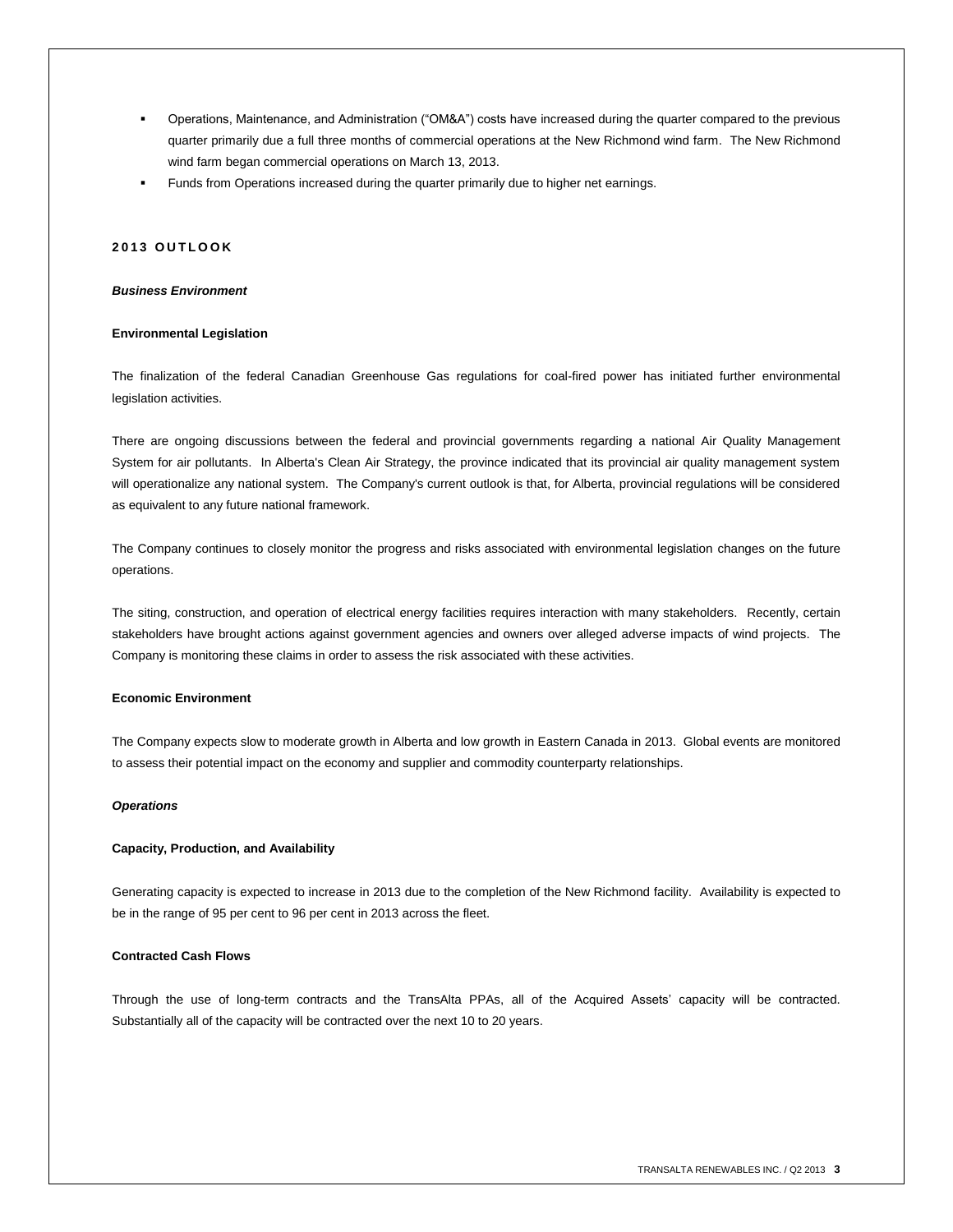## **Operations, Maintenance, and Administration Costs**

The Company expects OM&A costs for 2013 to increase primarily due the commencement of operations at the New Richmond wind farm.

# **A D D I T I O N A L I F R S A N D N O N - I F R S M E A S U R E S**

#### *Additional IFRS Measures*

An additional IFRS measure is a line item, heading, or subtotal that is relevant to an understanding of the financial statements but is not a minimum line item mandated under IFRS, or the presentation of a financial measure that is relevant to an understanding of the financial statements but is not presented elsewhere in the financial statements. Line items entitled "gross margin" and "operating income" are presented in the MD&A. Presenting these items provides the Company and investors with a measurement of ongoing operating performance that is readily comparable from period to period.

## *Non-IFRS Measures*

The Company will evaluate performance using a variety of measures. Those discussed below, and elsewhere in this MD&A, are not defined under IFRS and, therefore, should not be considered in isolation or as an alternative to or to be more meaningful than net earnings or cash flow from operating activities, as determined in accordance with IFRS, when assessing financial performance or liquidity. These Non-IFRS measures are not necessarily comparable to a similarly titled measure of another company.

Presenting earnings on a comparable basis, comparable operating income, and comparable Earnings Before Interest, Taxes, Depreciation, and Amortization ("EBITDA") from period to period provides management and investors with supplemental information to evaluate earnings trends in comparison with results from prior periods. In calculating these items, the Company excludes adjustments to earnings, such as the income tax recovery related to the deferred tax rate adjustment as the Company believes this transaction is not representative of the business operations.

## **Net Earnings on a Comparable Basis**

Net earnings on a comparable basis are reconciled to net earnings below:

|                                                                | 3 months ended | 6 months ended |  |
|----------------------------------------------------------------|----------------|----------------|--|
| $($ In thousands \$ $)$                                        | June 30, 2013  | June 30, 2013  |  |
| Net earnings attributable to TransAlta                         | 19.512         | 33,516         |  |
| Income tax recovery related to deferred tax rate<br>adjustment | $\blacksquare$ | (2,030)        |  |
| Net earnings on a comparable basis                             | 19.512         | 31,486         |  |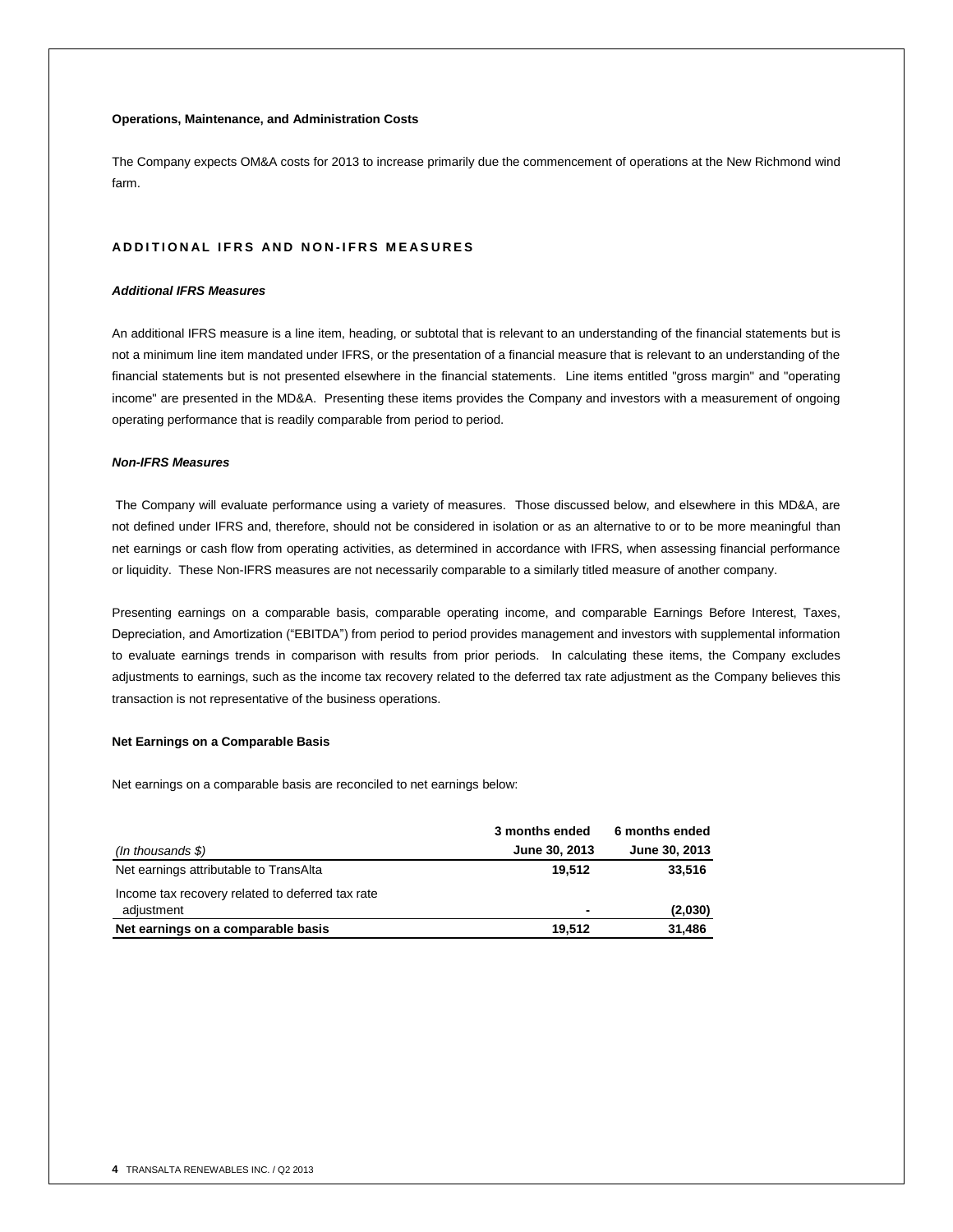# **Comparable EBITDA**

Presenting comparable EBITDA from period to period provides management and investors with a proxy for the amount of cash generated from operating activities before net interest expense, non-controlling interests, income taxes, and working capital adjustments. A reconciliation of comparable EBITDA to operating income is as follows:

|                               | 3 months ended | 6 months ended |
|-------------------------------|----------------|----------------|
| (In thousands \$)             | June 30, 2013  | June 30, 2013  |
| Operating income              | 34.597         | 62,071         |
| Depreciation and amortization | 20.596         | 39,506         |
| <b>Comparable EBITDA</b>      | 55.193         | 101.577        |

#### **Funds from Operations**

Presenting funds from operations from period to period provides management and investors with a proxy for the amount of cash generated from operating activities, before changes in working capital, and provides the ability to evaluate cash flow trends more readily in comparison with results from prior periods.

|                                                       | 3 months ended | 6 months ended |
|-------------------------------------------------------|----------------|----------------|
| $($ In thousands \$ $)$                               | June 30, 2013  | June 30, 2013  |
| Cash flow from operating activities                   | 45.738         | 98.966         |
| Change in non-cash operating working capital balances | 2.026          | (12,011)       |
| <b>Funds from operations</b>                          | 47,764         | 86,955         |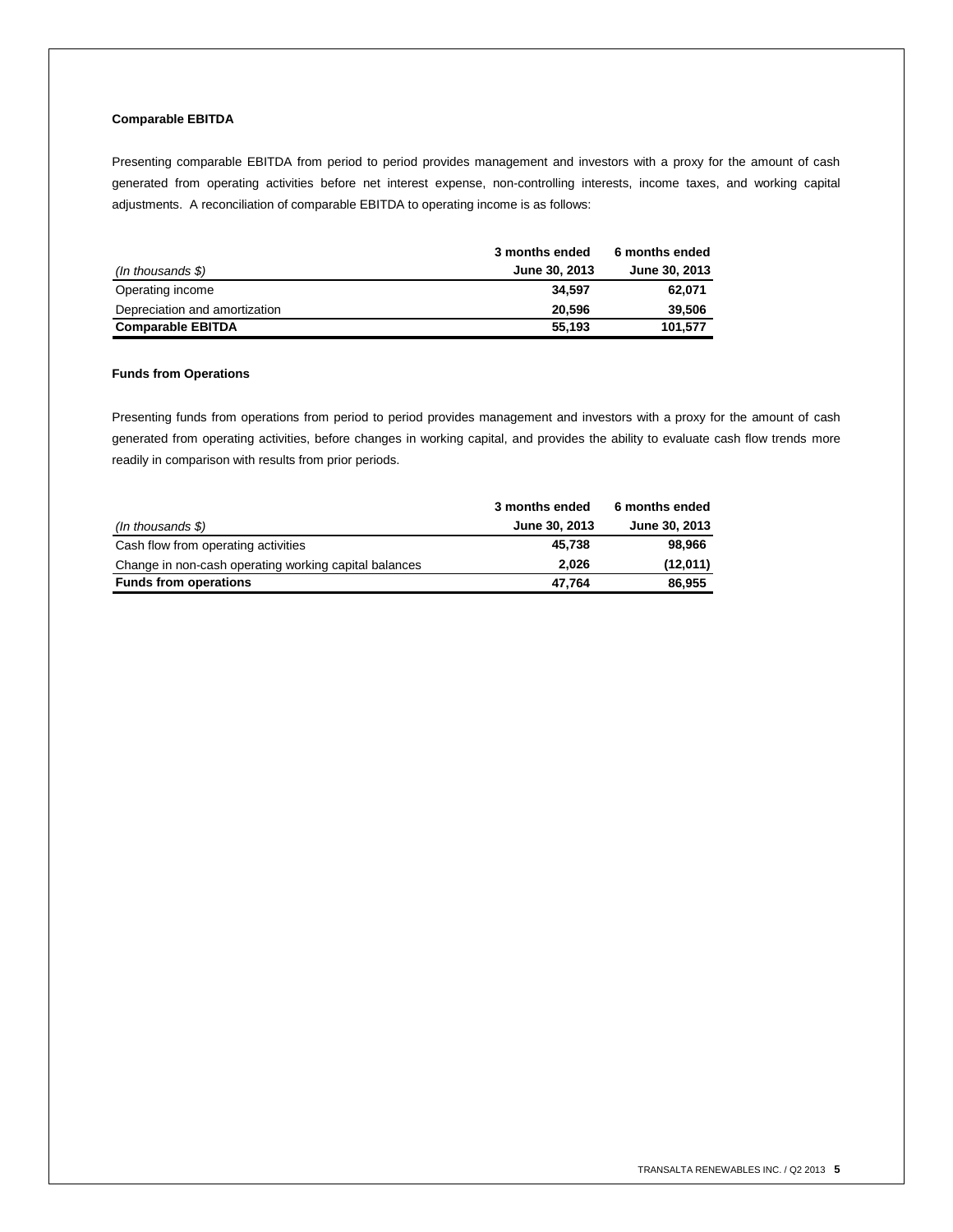### **INDEPENDENT AUDITORS' REPORT**

#### **To the shareholder of TransAlta Renewables Inc.**

We have audited the accompanying statement of financial position of TransAlta Renewables Inc., as at June 30, 2013 and the summary of significant accounting policies and other explanatory information.

#### **Management's responsibility for the financial statement**

Management is responsible for the preparation and fair presentation of this financial statement in accordance with International Financial Reporting Standards, and for such internal control as management determines is necessary to enable the preparation of the financial statement that is free from material misstatement, whether due to fraud or error.

#### **Auditors' responsibility**

Our responsibility is to express an opinion on this financial statement based on our audit. We conducted our audit in accordance with Canadian generally accepted auditing standards. Those standards require that we comply with ethical requirements and plan and perform the audit to obtain reasonable assurance about whether the financial statement is free from material misstatement.

An audit involves performing procedures to obtain audit evidence about the amounts and disclosures in the financial statement. The procedures selected depend on the auditors' judgment, including the assessment of the risks of material misstatement of the financial statement, whether due to fraud or error. In making those risk assessments, the auditors consider internal control relevant to the entity's preparation and fair presentation of the financial statement in order to design audit procedures that are appropriate in the circumstances, but not for the purpose of expressing an opinion on the effectiveness of the entity's internal control. An audit also includes evaluating the appropriateness of accounting policies used and the reasonableness of accounting estimates made by management, as well as evaluating the overall presentation of the financial statement.

We believe that the audit evidence we have obtained in our audit is sufficient and appropriate to provide a basis for our audit opinion.

## **Opinion**

In our opinion the statement of financial position presents fairly, in all material respects, the financial position of TransAlta Renewables Inc. as at June 30, 2013 in accordance with International Financial Reporting Standards.

Calgary, Canada<br>August 8, 2013

Ernet + Young LLP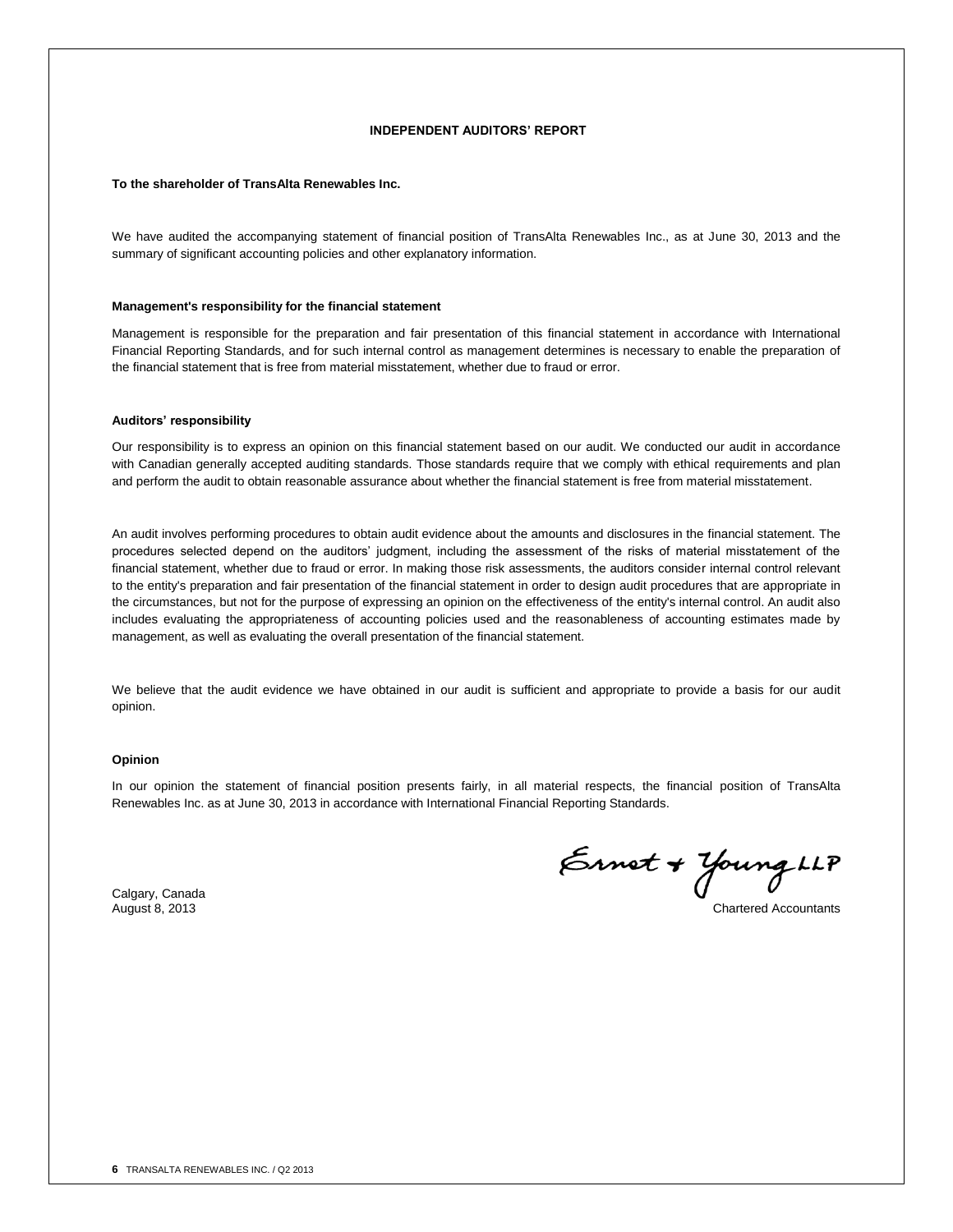# **TRANSALTA RENEWABLES INC. STATEMENT OF FINANCIAL POSITION**

*(in Canadian dollars)*

| Audited                           | June 30, 2013 | May 28, 2013 |
|-----------------------------------|---------------|--------------|
| <b>Assets</b>                     |               |              |
| Cash and cash equivalents         | 10            | 10           |
| <b>Total assets</b>               | 10            | 10           |
| Shareholder's equity              |               |              |
| Share capital (Note 4)            | 10            | 10           |
| <b>Total shareholder's equity</b> | 10            | 10           |

Subsequent Events *(Note 5)*

*See accompanying notes*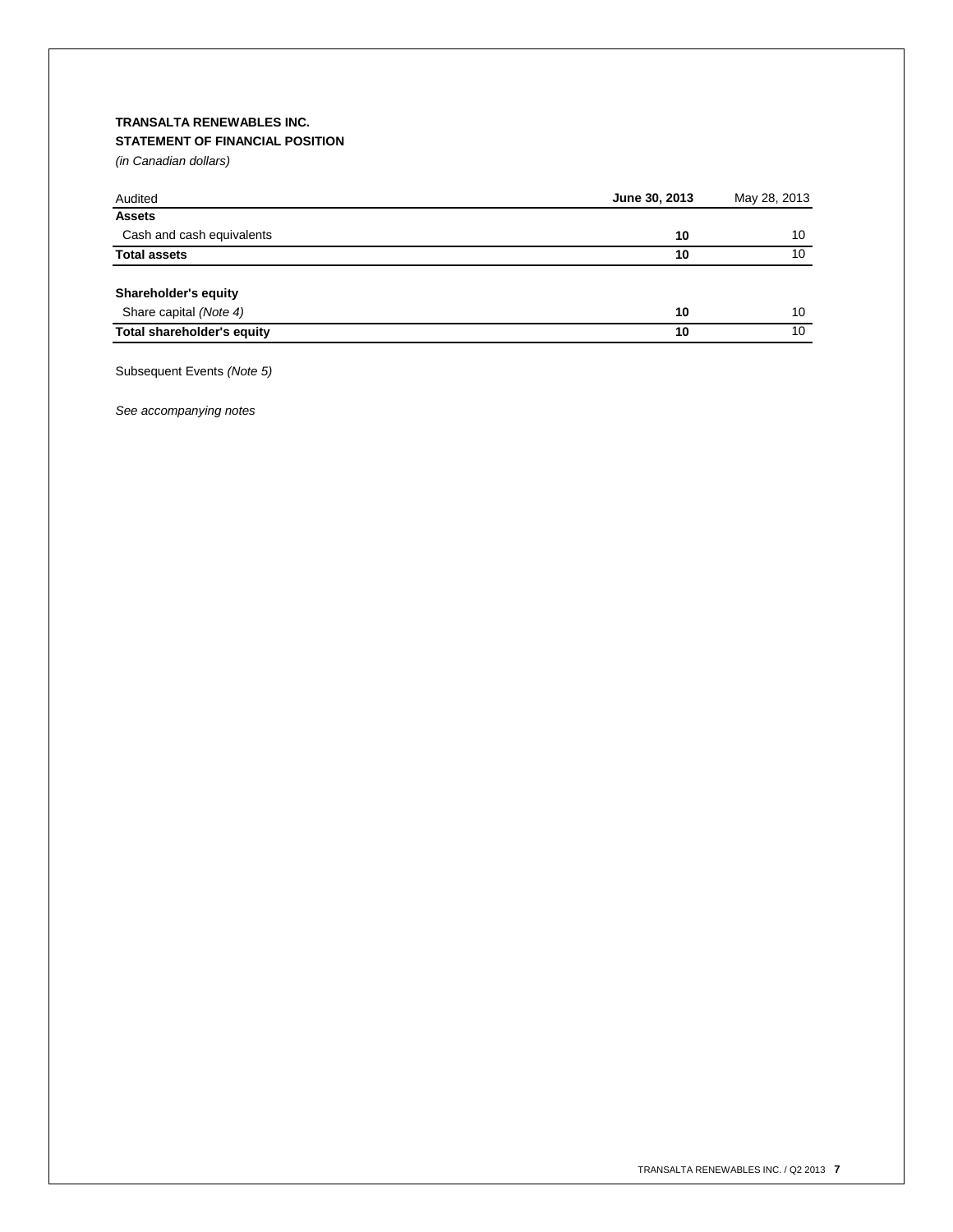# **NOTES TO THE FINANCIAL STATEMENTS**

*(Amounts in Canadian dollars, except as otherwise noted)*

# **1 . N A T U R E O F O P E R A T I O N S A N D B A S I S O F P R E S E N T A T I O N**

TransAlta Renewables Inc. (the "Company") was incorporated under the Canada Business Corporations Act and has been formed to own a portfolio of renewable power generation facilities.

These audited financial statements have been prepared by management in compliance with International Financial Reporting Standards ("IFRS") as issued by the International Accounting Standards Board ("IASB").

The audited financial statements have been prepared on a historical cost basis.

These audited financial statements were authorized for issue by the Board of Directors on Aug. 8, 2013.

# **2 . A C C O U N T I N G P O L I C I E S**

### **A. Cash and Cash Equivalents**

Cash and cash equivalents are comprised of cash and highly liquid investments with original maturities of three months or less.

# **3. FUTURE ACCOUNTING CHANGES**

## **I. Financial Instruments**

In November 2009, the IASB issued IFRS 9 *Financial Instruments,* which replaced the classification and measurement requirements in IAS 39 *Financial Instruments: Recognition and Measurement* for financial assets. Financial assets must be classified and measured at either amortized cost or at fair value through profit or loss or through Other Comprehensive Income ("OCI") depending on the basis of the entity's business model for managing the financial asset, and the contractual cash flow characteristics of the financial asset.

In October 2010, the IASB issued additions to IFRS 9 regarding financial liabilities. The new requirements address the problem of volatility in net earnings arising from an issuer choosing to measure a liability at fair value and require that the portion of the change in fair value due to changes in the entity's own credit risk be presented in OCI, rather than within net earnings.

In December 2011, the IASB amended the effective date of these requirements, which are now effective for annual periods beginning on or after Jan. 1, 2015, and must be applied on a modified retrospective basis. Earlier adoption is permitted. The December amendment also provided relief from restating comparative periods and from the associated disclosures required under IFRS 7 *Financial Instruments: Disclosures*.

The Company does not expect that any material impacts will result from these standards, however, continues to assess the impact of adopting these amendments on the financial statements.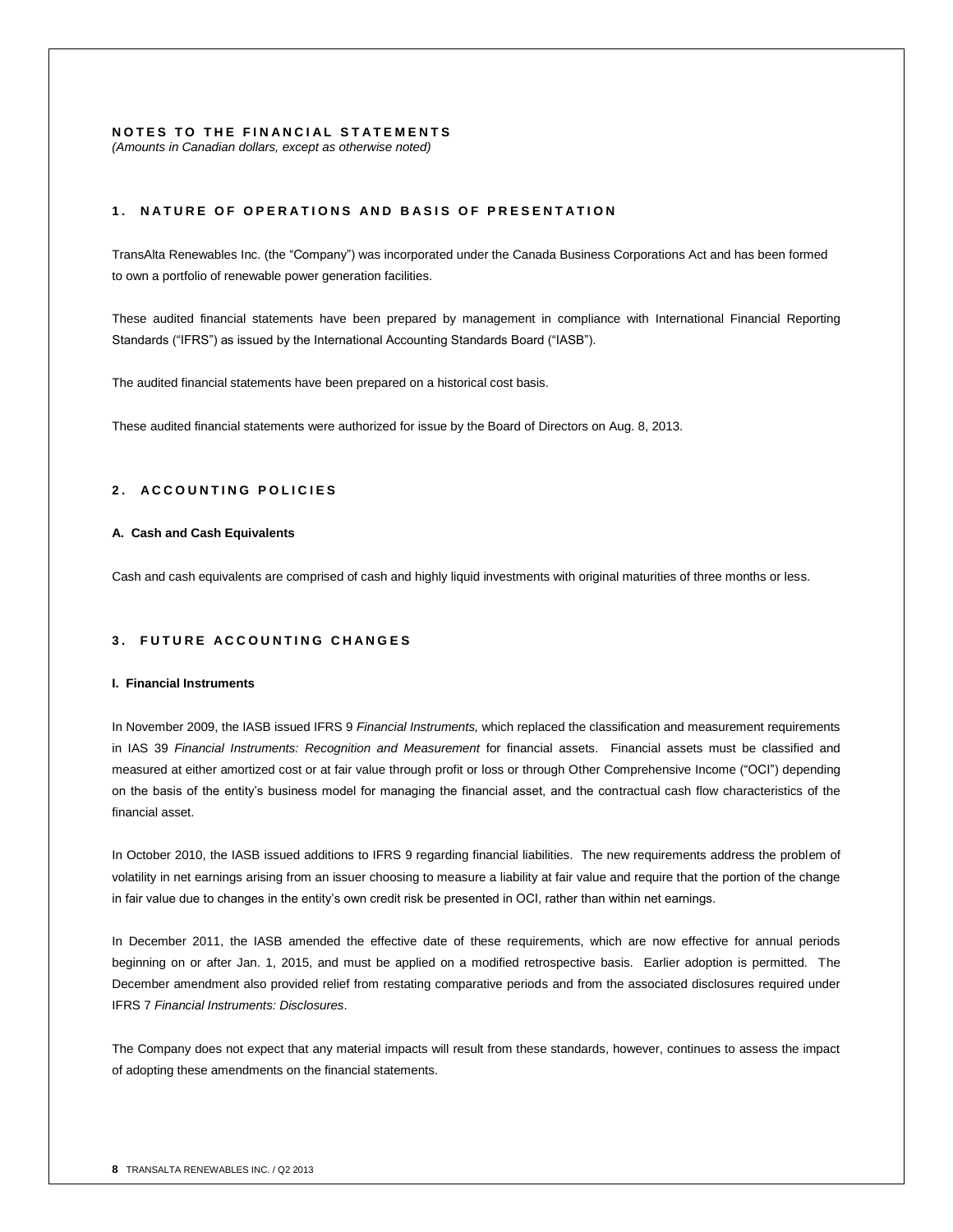### **II. Offsetting Financial Assets and Liabilities**

In December 2011, the IASB issued amendments to IAS 32 *Financial Instruments: Presentation.* The amendments are intended to clarify certain aspects of the existing guidance on offsetting financial assets and financial liabilities due to the diversity in application of the requirements on offsetting. The amendments to IAS 32 are effective for annual periods beginning on or after Jan. 1, 2014. The Company is currently assessing the impact of adopting the IAS 32 amendments on the financial statements.

# **4 . S H A R E C A P I T A L**

The Company's authorized share capital consists of an unlimited number of Common Shares and an unlimited number of Preferred Shares, issuable in series. The Common Shares entitle the holders thereof to one vote per share at meetings of shareholders. The Preferred Shares are issuable in series and have such rights, restrictions, conditions, and limitations as the Board may from time to time determine.

The Company's issued and outstanding share capital consists of 1 Common Share which was issued to TransAlta Corporation ("TransAlta") on incorporation, for cash proceeds of \$10.00.

# **5 . S U B S E Q U E N T E V E N T S**

On July 31, 2013, the Company filed a final prospectus to qualify the distribution of 20,000,000 Common Shares the Company to be issued pursuant to the terms of the Underwriting Agreement at a price of \$10.00 per Common Share (the "Offering").

The Company has granted to the Underwriters an option (the "Over-Allotment Option"), exercisable in whole or in part for a period of 30 days following Closing, to purchase, at the Offering price, up to an additional 3,000,000 Common Shares (representing 15 per cent of the Common Shares offered under the prospectus).

TransAlta has advised the Company that it intends to remain the majority shareholder of the Company. Upon Closing, it is expected that TransAlta will own approximately 82.6 per cent of the outstanding Common Shares (79.9 per cent of the outstanding Common Shares if the Over-Allotment Option is exercised in full).

The net proceeds of the Offering are expected to be approximately \$187.0 million, after deducting the Underwriters' commission of \$10.5 million and the Company's expenses related to the Offering estimated to be \$2.5 million. If the Over-Allotment Option is exercised in full, the net proceeds are expected to be \$215.4 million, after deducting the Underwriters' commission of \$12.1 million and the Company's expenses related to the Offering estimated to be \$2.5 million. The Company intends to use the net proceeds from the Offering (excluding any proceeds from the exercise of the Over-Allotment Option) to repay in full the Closing Note issued as partial satisfaction of the purchase price for the Acquired Assets under the Purchase and Sale Agreement and intends to the use the net proceeds, if any, from the exercise of the Over-Allotment Option to repay a portion of the indebtedness under the Acquisition Note.